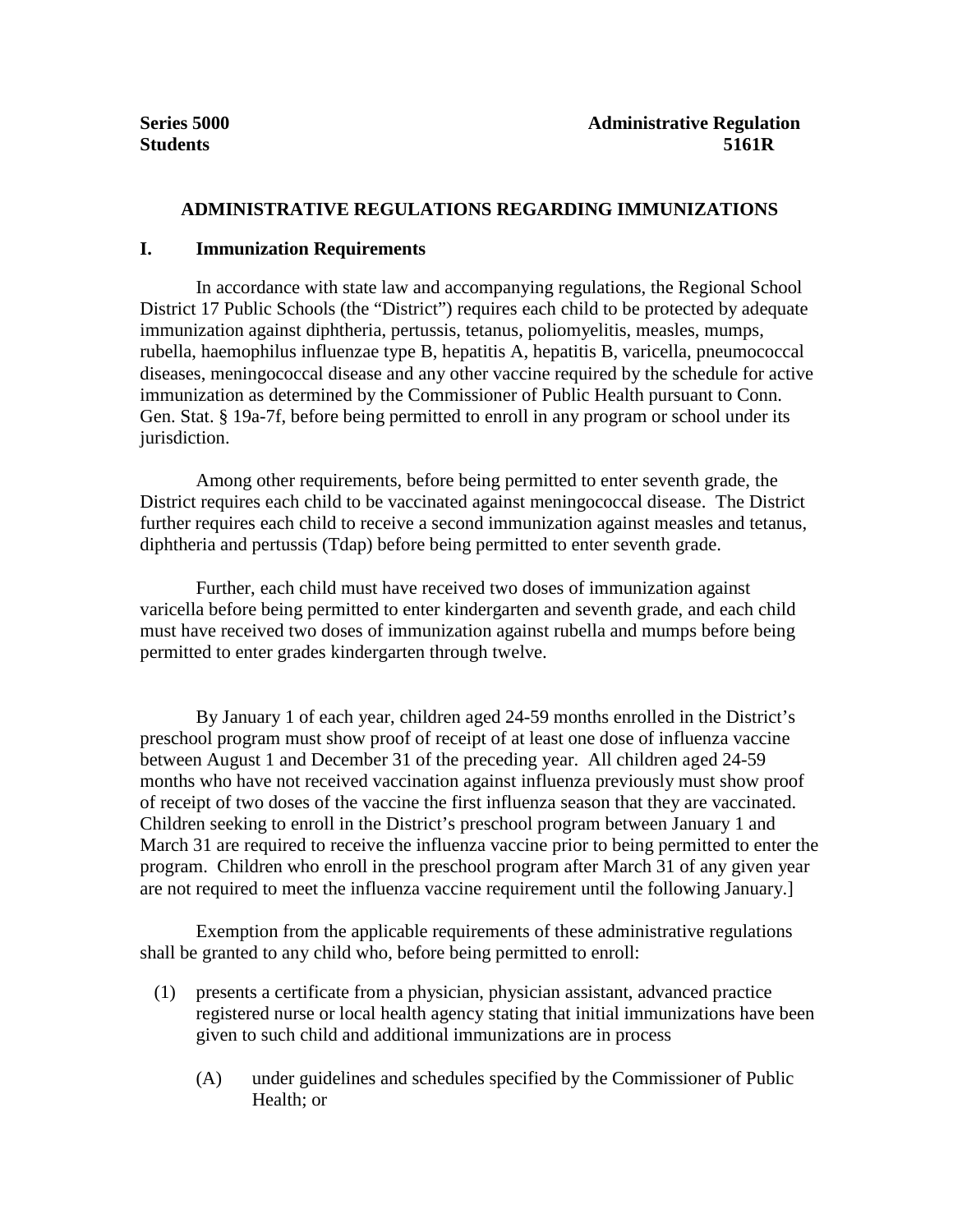- (B) in the case of a child enrolled in a preschool program or other prekindergarten program who, prior to April 28, 2021, was exempt from the applicable immunization requirements upon presentation of a statement that such immunizations would be contrary to the religious beliefs of such child or the parents or guardian of such child, as such additional immunizations are recommended, in a written declaration, in a form prescribed by the Commissioner of Public Health, for such child by a physician, a physician assistant or an advanced practice registered nurse. Such statement of religious beliefs shall be acknowledged by a judge of a court of record or a family support magistrate, a clerk or deputy clerk of a court having a seal, a town clerk, a notary public, a justice of the peace, an attorney admitted to the bar of this state, or a school nurse; or
- (2) presents a certificate, in a form prescribed by the Commissioner of Public Health pursuant to Section 7 of Public Act No. 21-6, from a physician, physician assistant, or advanced practice registered nurse stating that in the opinion of a such physician, physician assistant, or advanced practice registered nurse such immunization is medically contraindicated because of the physical condition of such child; or
- (3) in the case of measles, mumps or rubella, presents a certificate from a physician, physician assistant or advanced practice registered nurse or from the Director of Health in such child's present or previous town of residence, stating that the child has had a confirmed case of such disease; or
- (4) in the case of haemophilus influenzae type B, has passed such child's fifth birthday; or
- (5) in the case of pertussis, has passed such child's sixth birthday.

## **II. Exemptions Based on Religious Beliefs**

A. Children Enrolled in Kindergarten Through Twelfth Grade On or Before April 28, 2021

The immunization requirements set forth in Section I of these administrative regulations **shall not apply** to any child who is enrolled in kindergarten through twelfth grade on or before April 28, 2021 if:

- 1. such child presented a statement, prior to April 28, 2021, from the parents or guardians of such child that such immunization is contrary to the religious beliefs of such child or the parents or guardians of such child, and
- 2. such statement was acknowledged by a judge of a court of record or a family support magistrate, a clerk or deputy clerk of a court having a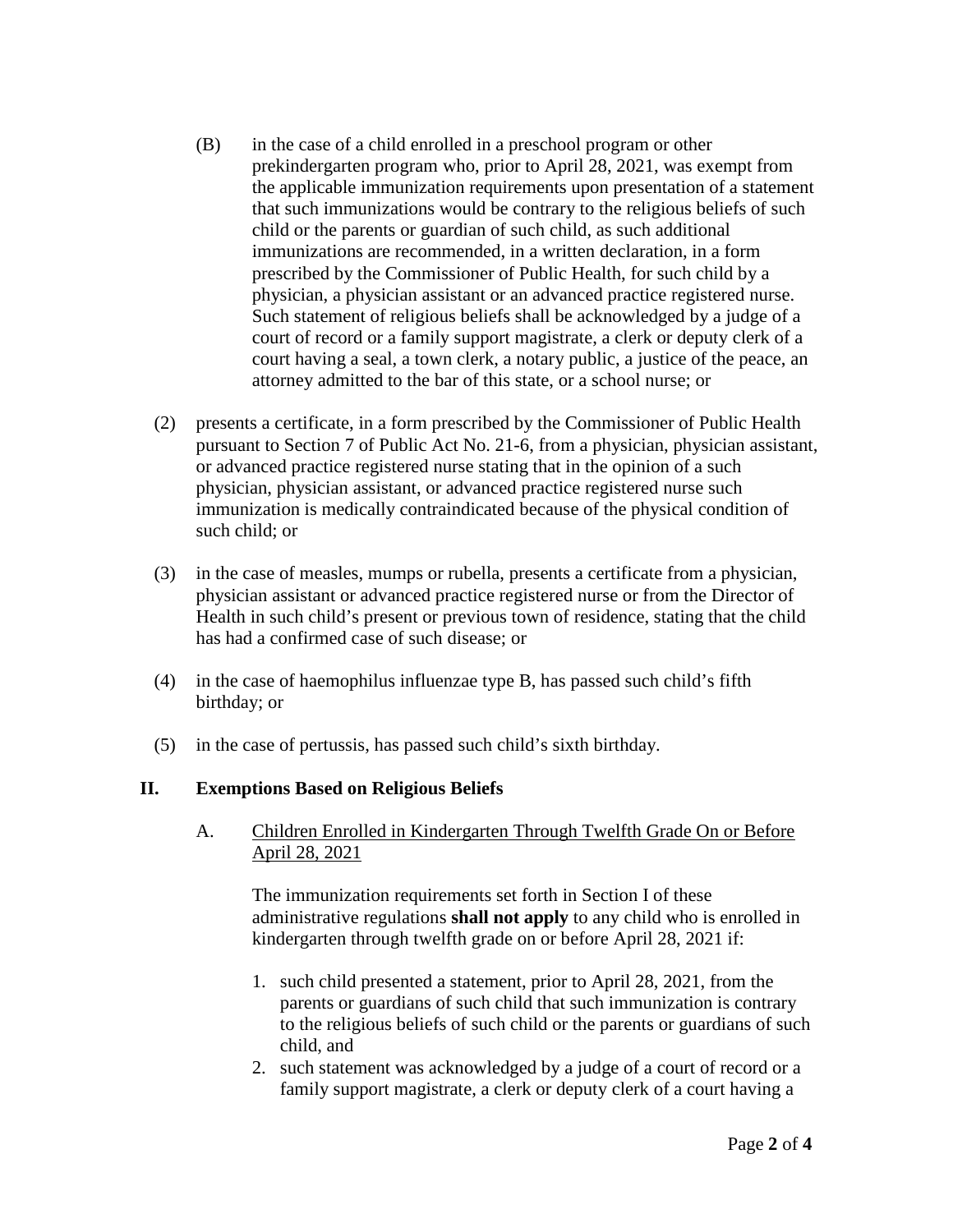seal, a town clerk, a notary public, a justice of the peace, an attorney admitted to the bar of the State of Connecticut, or a school nurse.

B. Students Who Transfer from Another Public or Private School in Connecticut

> The immunization requirements set forth in Section I of this policy **shall not apply** to any student who:

- 1. transfers to the District from another public or private school in Connecticut, and
- 2. was enrolled in kindergarten through twelfth grade in the other public or private school on or before April 28, 2021, and
- 3. presented a statement, prior to April 28, 2021, from the parents or guardians of such child that such immunization is contrary to the religious beliefs of such child or the parents or guardians of such child, and such statement was acknowledged by a judge of a court of record or a family support magistrate, a clerk or deputy clerk of a court having a seal, a town clerk, a notary public, a justice of the peace, an attorney admitted to the bar of the State of Connecticut, or a school nurse.
- C. Children Enrolled in Preschool or Prekindergarten Prior to April 28, 2021

Any child who is enrolled in a preschool program or other prekindergarten program prior to April 28, 2021 who:

- 1. presented a statement, prior to April 28, 2021, from the parents or guardians of such child that such immunization is contrary to the religious beliefs of such child or the parents or guardians of such child, and
- 2. such statement was acknowledged by a judge of a court of record or a family support magistrate, a clerk or deputy clerk of a court having a seal, a town clerk, a notary public, a justice of the peace, an attorney admitted to the bar of the State of Connecticut, or a school nurse, but
- 3. did not present a written declaration from a physician, a physician assistant or an advanced practice registered nurse stating that additional immunizations are in process as recommended by such physician, physician assistant or advanced practice registered nurse, rather than as recommended under guidelines and schedules specified by the Commissioner of Public Health